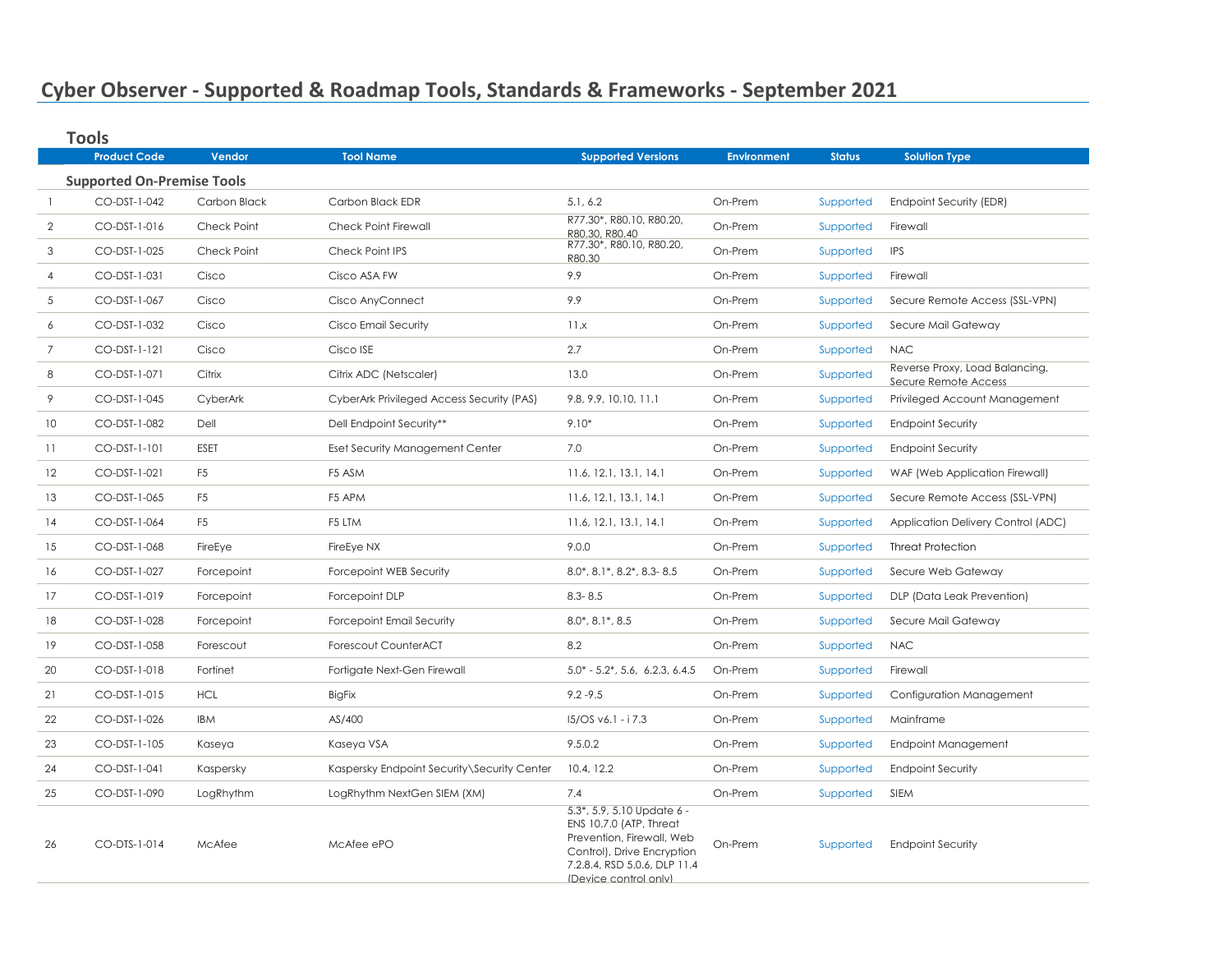|    | <b>Product Code</b> | Vendor        | <b>Tool Name</b>                    | <b>Supported Versions</b>                                                    | <b>Environment</b> | <b>Status</b> | <b>Solution Type</b>                                   |
|----|---------------------|---------------|-------------------------------------|------------------------------------------------------------------------------|--------------------|---------------|--------------------------------------------------------|
| 27 | CO-DST-1-038        | McAfee        | <b>McAfee Database Security</b>     | 4.6.x (SQL Server as<br>backend database)                                    | On-Prem            | Supported     | Database Activity Monitoring                           |
| 28 | CO-DST-1-037        | McAfee        | McAfee Web Security**               | $7.7.x*$                                                                     | On-Prem            | Supported     | Secure Web Gateway                                     |
| 29 | CO-DST-1-010        | Microsoft     | <b>Active Directory</b>             | 2008 R2*, 2012, 2016, 2019                                                   | On-Prem            | Supported     | <b>Directory Service</b>                               |
| 30 | CO-DST-1-052        | Microsoft     | Microsoft Hyper-V                   | 2012, 2016                                                                   | On-Prem            | Supported     | Virtual Server                                         |
| 31 | CO-DST-1-029        | Microsoft     | Microsoft SCCM Endpoint             | 1902                                                                         | On-Prem            | Supported     | <b>Endpoint Security</b>                               |
| 32 | CO-DST-1-011        | Microsoft     | Microsoft SCCM                      | 1902 - 2103                                                                  | On-Prem            | Supported     | Configuration Management                               |
| 33 | CO-DST-1-057        | Microsoft     | Microsoft WSUS                      |                                                                              | On-Prem            | Supported     | Patch Management                                       |
| 34 | CO-DST-1-017        | Palo Alto     | Palo Alto NGFW                      | $7.0^*$ , $7.1^*$ , $8.0^*$ , $8.1$ , $9.0$                                  | On-Prem            | Supported     | Firewall                                               |
| 35 | CO-DST-1-020        | Portnox       | Portnox NAC                         | 2.4x and above, 3.3 UP4                                                      | On-Prem            | Supported     | NAC (Network Access Control)                           |
| 36 | CO-DST-1-013        | Promisec      | Promisec Endpoint Manager (PEM)     | 4.x, 5.x, 6.x                                                                | On-Prem            | Supported     | <b>End-Point Security Configuration</b>                |
| 37 | CO-DST-1-083        | Proofpoint    | Proofpoint Email Protection         | v8.13, 8.16                                                                  | On-Prem            | Supported     | Secure Mail Gateway                                    |
| 38 | CO-DST-1-030        | PulseSecure   | PulseSecure Secure Connect          | $8.1*-8.3*, 9.0*, 9.1$                                                       | On-Prem            | Supported     | Secure Remote Access (SSL-VPN)                         |
| 39 | CO-DST-1-047        | Rapid7        | Rapid7 Nexpose                      | 6.5.x<br>On-Prem                                                             |                    | Supported     | <b>Vulnerability Scanner</b>                           |
| 40 | CO-DST-1-048        | Rapid7        | Rapid7 InsightVM                    |                                                                              | On-Prem            | Supported     | <b>Vulnerability Scanner</b>                           |
| 41 | CO-DST-1-087        | RedSeal       | RedSeal                             | 9.1.2                                                                        | On-Prem            | Supported     | Firewall & Network Devices Security<br>Analysis        |
| 42 | CO-DST-1-034        | SailPoint     | SailPoint SecurityIQ                |                                                                              | On-Prem            | Supported     | DAG (Data Access Governance)                           |
| 43 | CO-DST-1-053        | SailPoint     | SailPoint IdentityIQ                | 7.3, 8.1                                                                     | On-Prem            | Supported     | <b>IGA (Identity Governance and</b><br>Administration) |
| 44 | CO-DST-1-097        | SonicWall     | SonicWall Firewall                  | Firmware 6.5.4.3-34n                                                         | On-Prem            | Supported     | Firewall                                               |
| 45 | CO-DST-1-086        | Sophos        | Sophos Endpoint Protection          | 5.5 with supported client:<br><b>Endpoint Security and</b><br>Control 10.7.6 | On-Prem            | Supported     | <b>Endpoint Security</b>                               |
| 46 | CO-DST-1-024        | Symantec      | Symantec DLP                        | $14.x^*$ , $v15.5$                                                           | On-Prem            | Supported     | DLP (Data Leak Prevention)                             |
| 47 | CO-DTS-1-012        | Symantec      | Symantec Endpoint Protection (SEP)  | $12.x^*$ , $14.x$                                                            | On-Prem            | Supported     | Endpoint Security (On-Prem)                            |
| 48 | CO-DST-1-051        | Symantec      | Symantec Messaging Gateway (SMG)    | 8.4                                                                          | On-Prem            | Supported     | Secure Mail Gateway                                    |
| 49 | CO-DST-1-033        | Symantec      | Symantec ProxySG (Blue Coat)        | 6.6.x, 6.7.4                                                                 | On-Prem            | Supported     | Secure Web Gateway                                     |
| 50 | CO-DST-1-043        | Tenable       | Tenable.sc                          | V5.14                                                                        | On-Prem            | Supported     | <b>Vulnerability Scanner</b>                           |
| 51 | CO-DST-1-023        | Tenable       | Nessus Professional                 | 0.8v                                                                         | On-Prem            | Supported     | <b>Vulnerability Scanner</b>                           |
| 52 | CO-DST-1-080        | Splunk        | <b>Splunk Enterprise Security</b>   | 8.1                                                                          | On-Prem            | Supported     | <b>SIEM</b>                                            |
| 53 | CO-DST-1-035        | TrendMicro    | TrendMicro OfficeScan               | $11.x^*$ , XG (12)                                                           | On-Prem            | Supported     | <b>Endpoint Security</b>                               |
| 54 | CO-DST-1-189        | TrendMicro    | TrendMicro OfficeScan (Embedded DB) | $11.x^*$ , XG (12)                                                           | On-Prem            | Supported     | <b>Endpoint Security</b>                               |
| 55 | CO-DST-1-022        | T∪fin         | <b>Tufin SecureTrack</b>            | $17*$                                                                        | On-Prem            | Supported     | Network Security Policy Management                     |
| 56 | CO-DST-1-104        | Venafi        | Venafi Trust Protection Platform    | $v17.3$ *, $v18.1$ *                                                         | On-Prem            | Supported     | SSL Key Management                                     |
| 57 | CO-DST-1-109        | Veeam         | Veeam Backup & Replication          | v9.5.0.1922                                                                  | On-Prem            | Supported     | <b>Backup Software</b>                                 |
| 58 | CO-DST-1-039        | <b>VMware</b> | Vmware vCenter                      | $5.5^*$ , 6.0 $^*$ , 6.5, 6.7, 7.0                                           | On-Prem            | Supported     | Virtual Server                                         |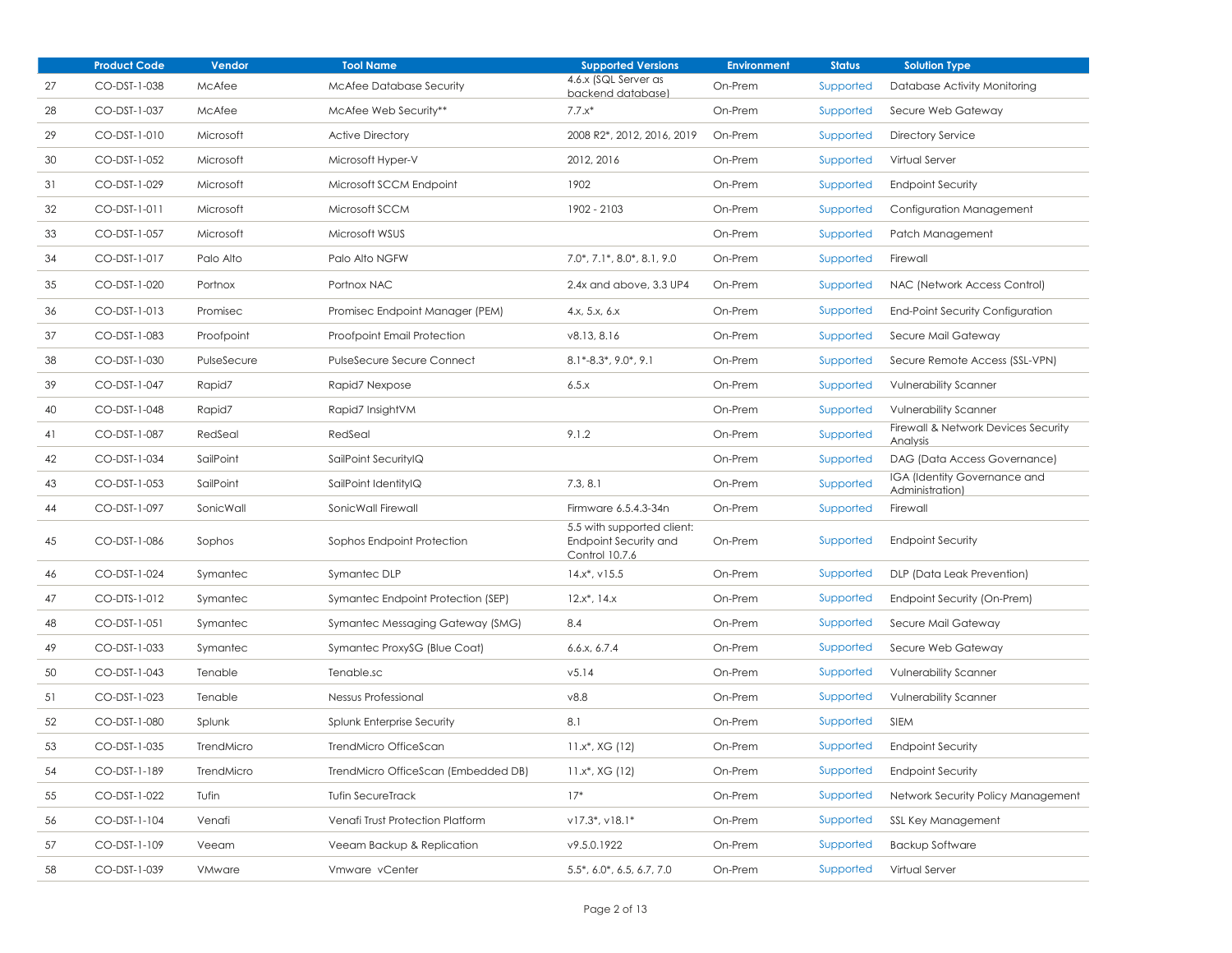|    | <b>Product Code</b> | Vendor | <b>Tool Name</b> | <b>Supported Versions</b> | <b>Environment</b> Status | <b>Example 1</b> Solution Type    |
|----|---------------------|--------|------------------|---------------------------|---------------------------|-----------------------------------|
| 59 | CO-DST-1-131        | Zabbix | Zabbix           |                           | On-Prem                   | Supported IT & Network Monitoring |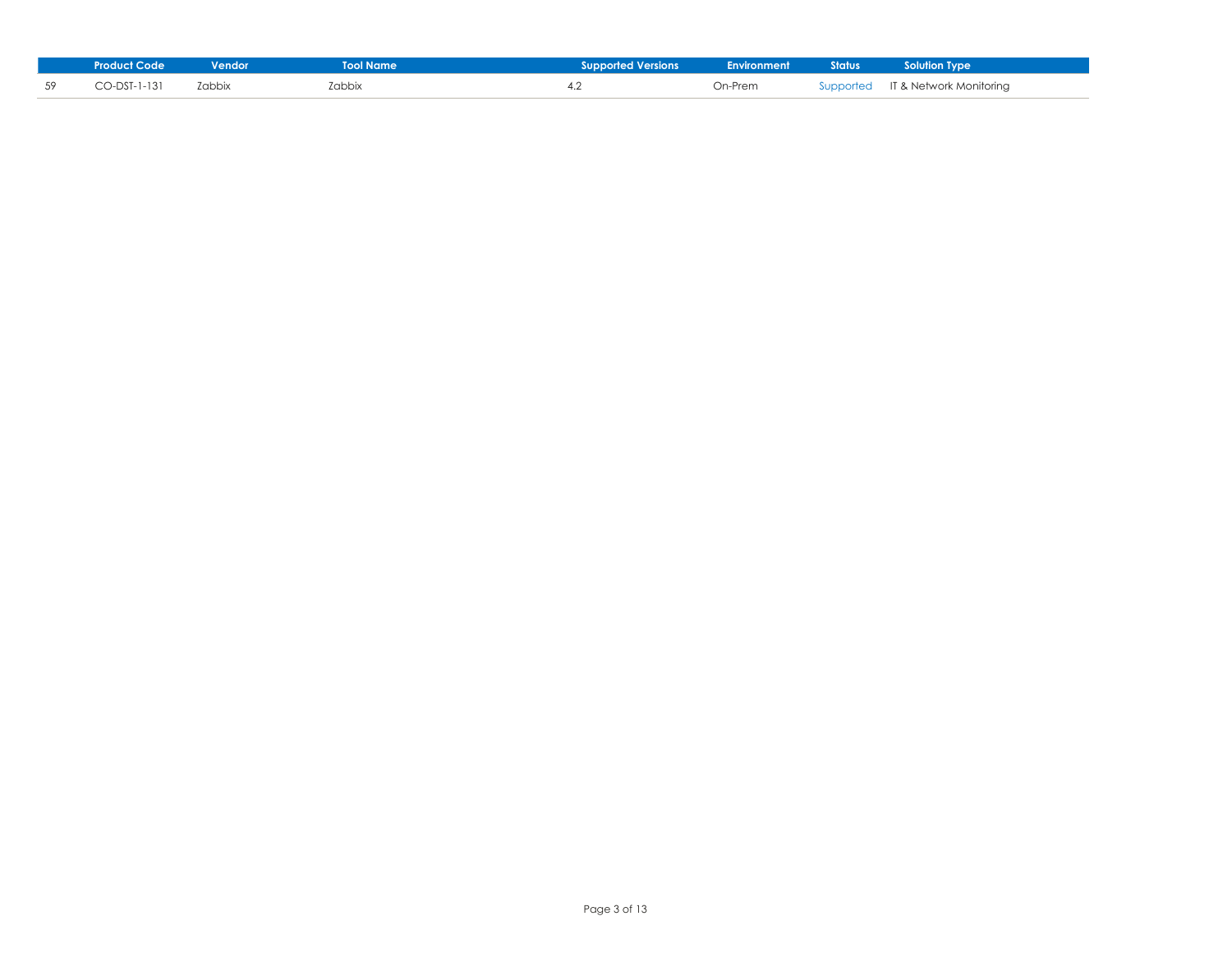|    | <b>Product Code</b> | Vendor                                            | <b>Tool Name</b>                                                                  | <b>Supported Versions</b>   | <b>Environment</b> | <b>Status</b> | <b>Solution Type</b>                             |
|----|---------------------|---------------------------------------------------|-----------------------------------------------------------------------------------|-----------------------------|--------------------|---------------|--------------------------------------------------|
|    |                     | <b>Supported Cloud Apps &amp; Hosted Services</b> |                                                                                   |                             |                    |               |                                                  |
| 60 | CO-DST-1-099        | Blackberry                                        | <b>CylancePROTECT</b>                                                             |                             | Cloud              | Supported     | Endpoint Security (Cloud)                        |
| 61 | CO-DST-1-040        | Cisco                                             | Cisco Cloud Email Security                                                        |                             | Cloud              | Supported     | Secure Mail Gateway (Cloud)                      |
| 62 | CO-DST-1-106        | CrowdStrike                                       | CrowdStrike Falcon Endpoint Protection                                            |                             | Cloud              | Supported     | Endpoint Security (EDR)                          |
| 63 | CO-DST-1-100        | Digital Guardian                                  | Digital Guardian Endpoint DLP                                                     | 7.5.1                       | Cloud              | Supported     | Host DLP (Data Leak Prevention)                  |
| 64 | CO-DST-1-098        | Microsoft                                         | Intune (Microsoft Endpoint Manager)                                               |                             | Cloud              | Supported     | MDM (Mobile Device Management) Cloud             |
| 65 | CO-DST-1-147        | Microsoft                                         | Microsoft Defender ATP                                                            |                             | Cloud              | Supported     | Endpoint Security (EDR) Cloud                    |
| 66 | CO-DST-1-063        | Microsoft                                         | Office 365                                                                        |                             | Cloud              | Supported     | Cloud Services                                   |
| 67 | CO-DST-1-193        | Microsoft                                         | Teams                                                                             |                             | Cloud              | Supported     | Online Team Collaboration                        |
| 68 | CO-DST-1-108        | mimecast                                          | mimecast Secure Email Gateway                                                     |                             | Cloud              | Supported     | Secure Mail Gateway - Cloud                      |
| 69 | CO-DST-1-066        | Mobilelron                                        | MobileIron MME Platform                                                           |                             | Cloud              | Supported     | MDM (Mobile Device Management) Cloud             |
| 70 | CO-DST-1-044        | Netskope                                          | Netskope Security Platform                                                        | 74.0.0.321                  | Cloud              | Supported     | CASB (Cloud)                                     |
| 71 | CO-DST-1-119        | Okta                                              | Okta                                                                              |                             | Cloud              | Supported     | Authentication (Cloud)                           |
| 72 | CO-DST-1-160        | Proofpoint                                        | Proofpoint Email Protection Cloud                                                 | v8.13, 8.16                 | Cloud              | Supported     | Secure Mail Gateway (Cloud)                      |
| 73 | CO-DST-1-049        | Qualys                                            | Qualys Cloud Platform                                                             | $V-3.14.21.2.2.27-1$        | Cloud              | Supported     | Vulnerability Scanner (Cloud)                    |
| 74 | CO-DST-1-055        | Rapid7                                            | Rapid7 insightIDR                                                                 |                             | Cloud              | Supported     | SIEM (Cloud)                                     |
| 75 | CO-DST-1-168        | SecurityScorecard                                 | SecurityScorecard                                                                 |                             | Cloud              | Supported     | Security Ratings (Cloud)                         |
| 76 | CO-DST-1-050        | ServiceNow                                        | ServiceNow CMDB                                                                   |                             | Cloud              | Supported     | CMDB (Cloud)                                     |
| 77 | $CO-DST-1-161$      | ServiceNow                                        | ServiceNow ITSM                                                                   |                             | Cloud              | Supported     | Ticketing (Cloud)                                |
| 78 | CO-DST-1-113        | Sophos                                            | Sophos Central (Endpoint Protection Module - Supported client: Endpoint<br>Cloud) | Security and Control 10.7.6 | Cloud              | Supported     | Endpoint Security (Cloud)                        |
| 79 | CO-DST-1-089        | Symantec                                          | Symantec CASB                                                                     | 3.119.0-71rc                | Cloud              | Supported     | CASB (Cloud)                                     |
| 80 | CO-DST-1-117        | Symantec                                          | Symantec WSS                                                                      |                             | Cloud              | Supported     | Cloud Secure Web Gateway                         |
| 81 | CO-DST-1-088        | Veracode                                          | Veracode Application Security Platform <sup>**</sup>                              |                             | Cloud              | Supported     | Web Application Vulnerability<br>Scanner (cloud) |
| 82 | CO-DST-1-069        | <b>VMware</b>                                     | Workspace ONE (AirWatch)                                                          | v19.1                       | Cloud              | Supported     | MDM (Cloud)                                      |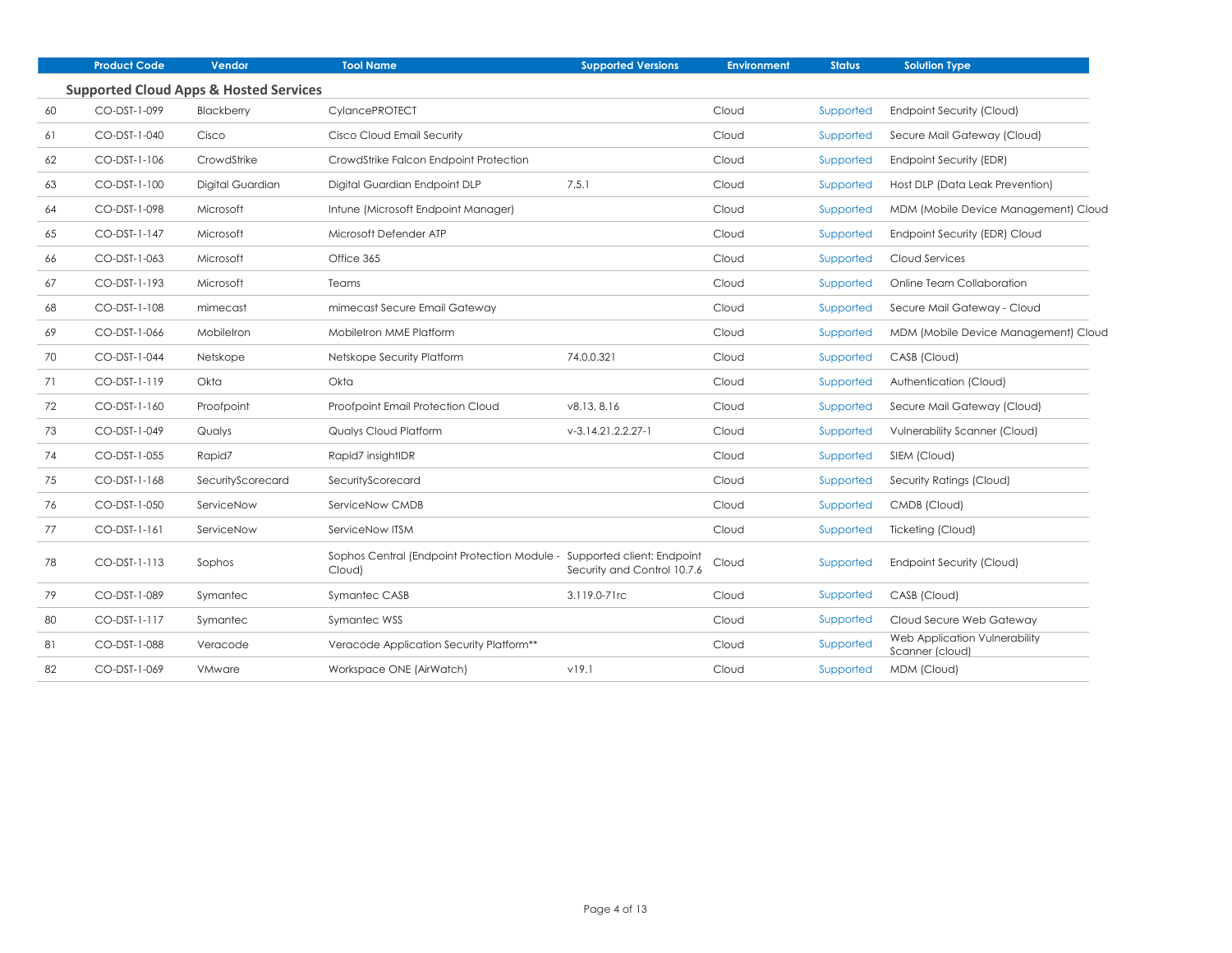|    | <b>Product Code</b> | <b>Vendor</b>                            | <b>Tool Name</b>                     | <b>Supported Versions</b> | <b>Environment</b> | <b>Status</b>         | <b>Solution Type</b>                       |
|----|---------------------|------------------------------------------|--------------------------------------|---------------------------|--------------------|-----------------------|--------------------------------------------|
|    |                     | <b>On-Premise Tools - In Development</b> |                                      |                           |                    |                       |                                            |
| 83 | $CO-DST-1-149$      | Cisco                                    | Cisco Firepower Threat Defense (FTD) | 6.7                       | On-Prem            |                       | Development Next Generation Firewall       |
| 84 | CO-DST-1-195        | TrendMicro                               | Trend Apex One                       |                           | On-Prem            |                       | Development Endpoint Security              |
| 85 | CO-DST-1-157        | Forcepoint                               | Forcepoint NGFW                      | 6.10                      | On-Prem            | Development Firewall  |                                            |
| 86 | CO-DST-1-095        | Imperva                                  | Imperva WAF                          |                           | On-Prem            |                       | Development Web Application Firewall (WAF) |
| 87 | CO-DST-1-096        | Imperva                                  | Imperva Database Firewall (DAM)      |                           | On-Prem            |                       | Development Database Activity Monitoring   |
| 88 | CO-DST-1-153        | <b>Illusive Networks</b>                 | Illusive                             |                           | On-Prem            | Development Deception |                                            |
| 89 | CO-DST-1-158        | Check Point                              | Check Point Threat Prevention        | <b>R81</b>                | On-Prem            |                       | Development Threat Prevention              |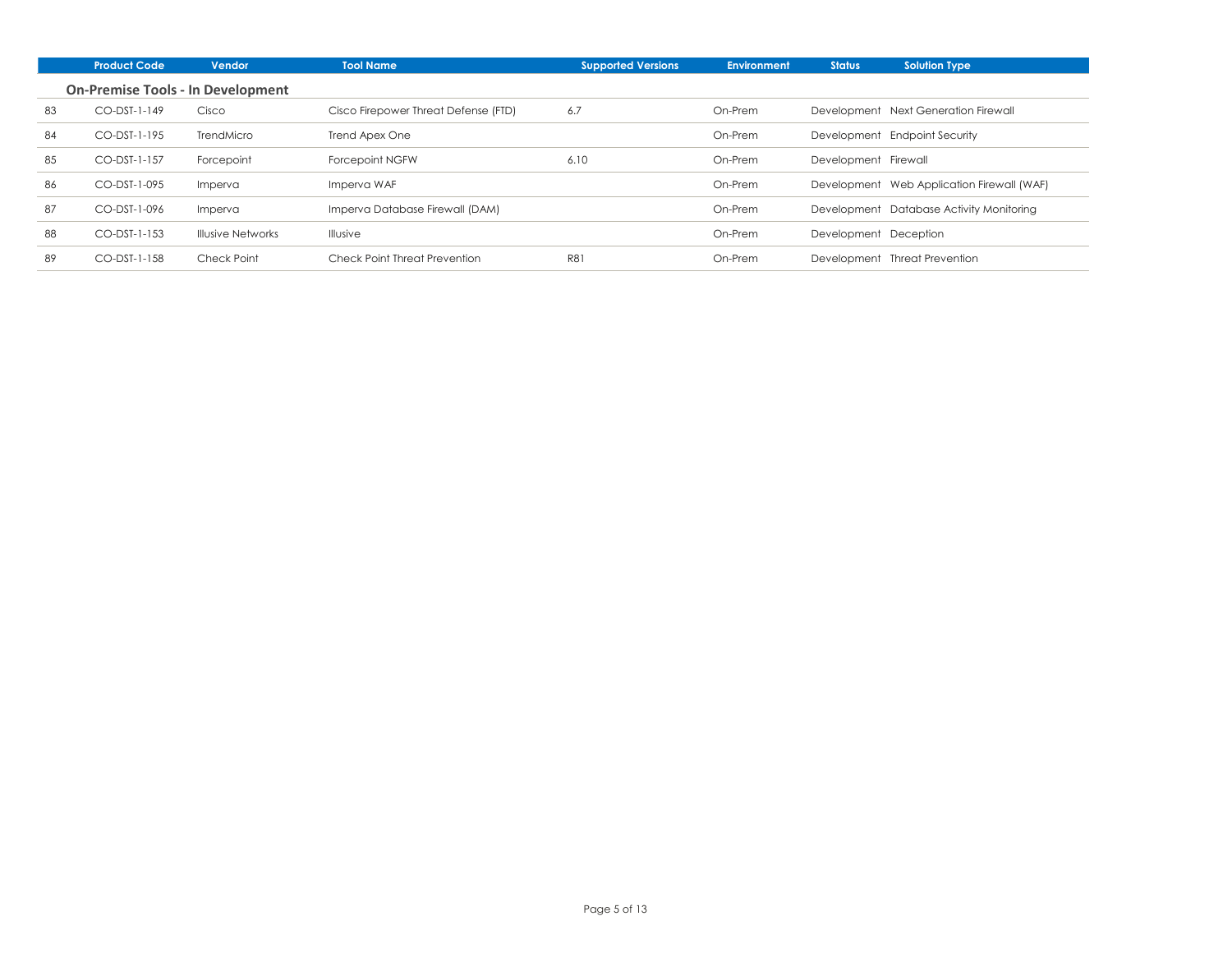|    | <b>Product Code</b>                                      | <b>Vendor</b> | <b>Tool Name</b>              | <b>Supported Versions</b> | <b>Environment</b> | <b>Status</b>    | <b>Solution Type</b>                             |
|----|----------------------------------------------------------|---------------|-------------------------------|---------------------------|--------------------|------------------|--------------------------------------------------|
|    | <b>Cloud Apps &amp; Hosted Services - In Development</b> |               |                               |                           |                    |                  |                                                  |
| 90 | CO-DST-1-205                                             | Palo Alto     | Palo Alto XDR (Cloud)         |                           | Cloud              |                  | Development Endpoint Security (Cloud)            |
| 91 | CO-DST-1-081                                             | BitSight      | BitSight                      |                           | Cloud              |                  | Development Security Ratings                     |
| 92 | CO-DST-1-092                                             | Zscaler       | Zscaler Internet Access (ZIA) |                           | Cloud              |                  | Development Behaviour Analytics                  |
| 93 | CO-DST-1-148                                             | Cisco         | Duo Access Control            |                           | Cloud              |                  | Development Authentication (Cloud)               |
| 94 | $CO-DST-1-165$                                           | Imperva       | Imperva WAF Cloud (Incapsula) |                           | Cloud              |                  | Development Web Application Firewall (WAF Cloud) |
| 95 | CO-DST-1-220                                             | <b>VMware</b> | Carbon Black Cloud            |                           | Cloud              |                  | Development Endpoint Security (Cloud)            |
| 96 | CO-DST-1-198                                             | Microsoft     | Microsoft Cloud App Security  |                           | Cloud              | Development CASB |                                                  |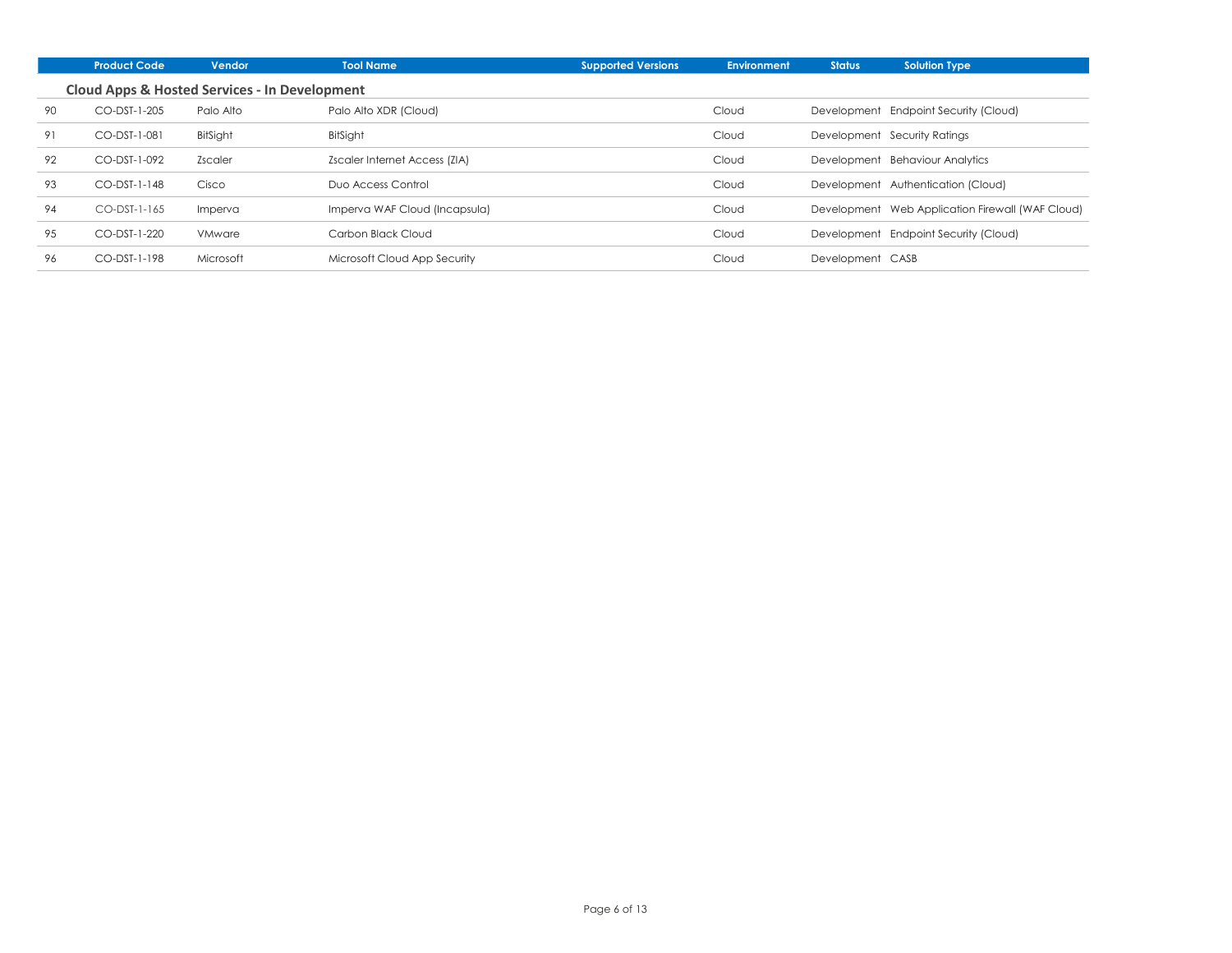|     | <b>Product Code</b>                     | Vendor    | <b>Tool Name</b>                          | <b>Supported Versions</b> | <b>Environment</b> | <b>Status</b>          | <b>Solution Type</b>         |
|-----|-----------------------------------------|-----------|-------------------------------------------|---------------------------|--------------------|------------------------|------------------------------|
|     | <b>Cloud Platform Services Packages</b> |           |                                           |                           |                    |                        |                              |
|     | <b>Azure Services Package</b>           |           |                                           |                           |                    |                        |                              |
| 97  | CO-DST-1-060                            | Microsoft | Azure Basic                               |                           | Cloud Platform     | Supported              | Cloud Platform               |
| 98  | CO-DST-1-060-01                         | Microsoft | Azure Compute                             |                           | Cloud Platform     | Supported              |                              |
| 99  | CO-DST-1-060-02                         | Microsoft | Azure Networking                          |                           | Cloud Platform     | Supported              |                              |
| 100 | CO-DST-1-060-05                         | Microsoft | Azure Security Center                     |                           | Cloud Platform     | Supported              |                              |
| 101 | CO-DST-1-060-06                         | Microsoft | Azure Active Directory                    |                           | Cloud Platform     | Supported              | Directory Service (Cloud)    |
| 102 | CO-DST-1-060-03                         | Microsoft | Azure Database                            |                           | Cloud Platform     | Development            |                              |
| 103 | CO-DST-1-060-04                         | Microsoft | Azure Identity and Subscription           |                           | Cloud Platform     | Development            |                              |
| 104 | CO-DST-1-060-07                         | Microsoft | Azure Storage                             |                           | Cloud Platform     | Development            |                              |
| 105 | CO-DST-1-188                            | Microsoft | Azure Information Protection (AIP)        |                           | Cloud Platform     |                        | Development Host DLP (Cloud) |
| 106 | CO-DST-1-214                            | Microsoft | Azure Sentinel                            |                           | Cloud Platform     | Development Cloud SIEM |                              |
|     | <b>AWS Services Package</b>             |           |                                           |                           |                    |                        |                              |
| 107 | CO-DST-1-036                            | Amazon    | <b>AWS Basic</b>                          |                           | Cloud Platform     | Supported              | Cloud Platform               |
| 108 | CO-DST-1-036-01                         | Amazon    | AWS Compute                               |                           | Cloud Platform     | Supported              |                              |
| 109 | CO-DST-1-036-02                         | Amazon    | <b>AWS Networking</b>                     |                           | Cloud Platform     | Supported              |                              |
| 110 | CO-DST-1-036-03                         | Amazon    | AWS Database and Storage                  |                           | Cloud Platform     | Development            |                              |
| 111 | CO-DST-1-036-04                         | Amazon    | AWS Identity and Compliance               |                           | Cloud Platform     | Development            |                              |
| 112 | CO-DST-1-036-05                         | Amazon    | AWS Management and Governance             |                           | Cloud Platform     | Development            |                              |
| 113 | CO-DST-1-036-06                         | Amazon    | AWS Analytics and Application Integration |                           | Cloud Platform     | Development            |                              |
| 114 | CO-DST-1-036-07                         | Amazon    | <b>AWS GuardDuty</b>                      |                           | Cloud Platform     | Development            |                              |
| 115 | CO-DST-1-191                            | Amazon    | <b>AWS Directory Service</b>              |                           | Cloud Platform     | <b>Backlog</b>         | Directory Service (Cloud)    |
|     | <b>GCP Services Package</b>             |           |                                           |                           |                    |                        |                              |
| 116 | CO-DST-1-128-01                         | Google    | Google Compute                            |                           | Cloud Platform     | Development            |                              |
| 117 | CO-DST-1-128-02                         | Google    | Google Networking                         |                           | Cloud Platform     | Development            |                              |
| 118 | CO-DST-1-128-03                         | Google    | Google Database and Storage               |                           | Cloud Platform     | Development            |                              |
| 119 | CO-DST-1-128-04                         | Google    | Google IAM, Admin and Security            |                           | Cloud Platform     | Development            |                              |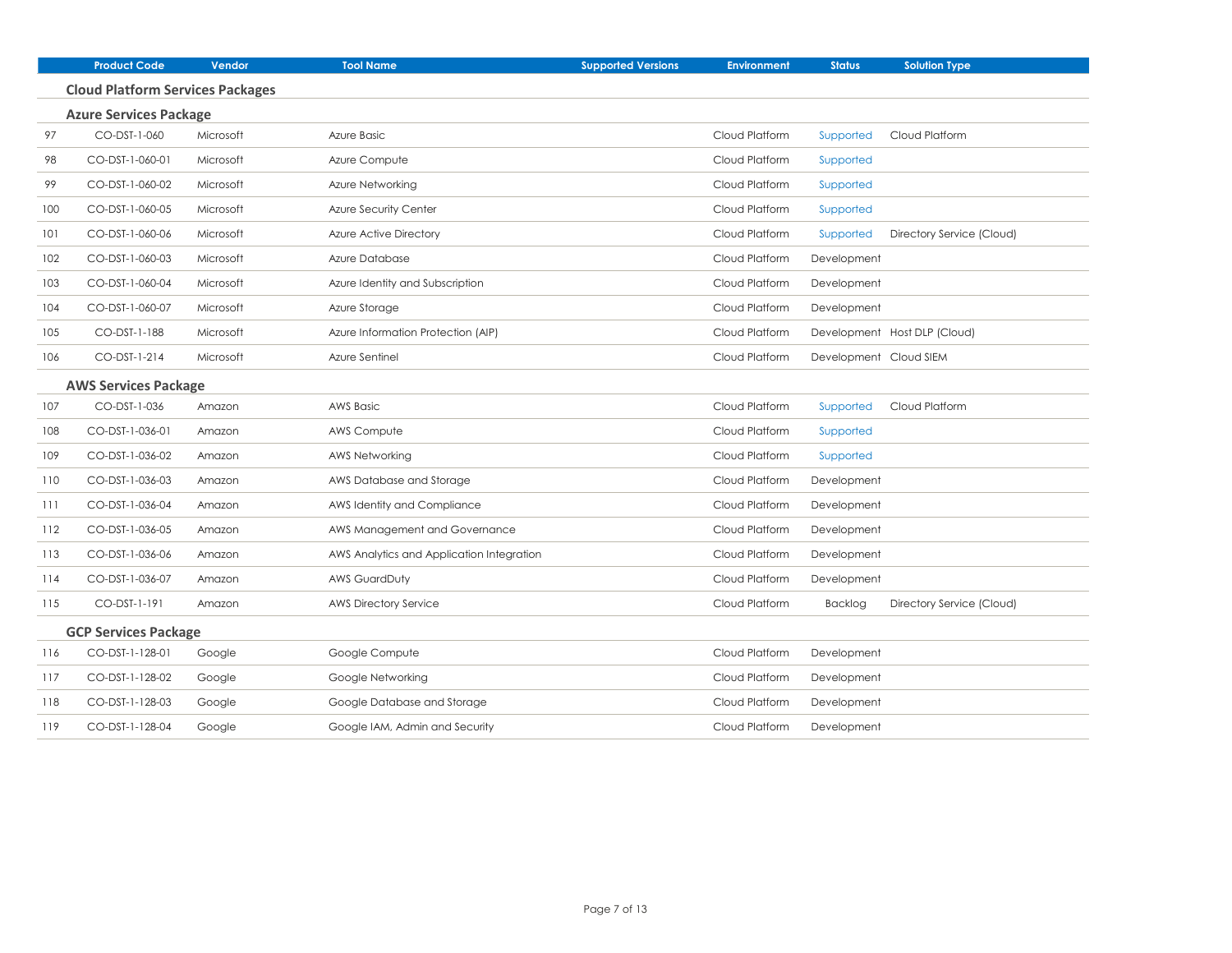|     | <b>Product Code</b>               | Vendor             | <b>Tool Name</b>                           | <b>Supported Versions</b> | <b>Environment</b> | <b>Status</b> | <b>Solution Type</b>                              |
|-----|-----------------------------------|--------------------|--------------------------------------------|---------------------------|--------------------|---------------|---------------------------------------------------|
|     | <b>On-Premise Tools - Backlog</b> |                    |                                            |                           |                    |               |                                                   |
| 120 | CO-DST-1-116                      | <b>IBM</b>         | QRadar                                     |                           | On-Prem            | Backlog       | <b>SIEM</b>                                       |
| 121 | CO-DST-1-155                      | Tenable            | Tenable.io                                 |                           | On-Prem            | Backlog       | <b>Vulnerability Scanner</b>                      |
| 122 | CO-DST-1-135                      | SentinelOne        | SentinelOne                                |                           | On-Prem            | Backlog       | <b>EDR</b>                                        |
| 123 | CO-DST-1-138                      | TrendMicro         | <b>Trend Deep Security</b>                 |                           | On-Prem            | Backlog       | Data Center, Virtualization and Cloud<br>Security |
| 124 | CO-DST-1-171                      | Proofpoint         | Proofpoint Threat Response                 | 5.2                       | On-Prem            | Backlog       | <b>Threat Protection</b>                          |
| 125 | CO-DST-1-230                      | Microsoft          | Microsoft ATA                              |                           | On-Prem            | Backlog       | <b>Threat Protection</b>                          |
| 126 | CO-DST-1-123                      | IBM                | Guardium                                   | 11.1                      | On-Prem            | Backlog       | Database Activity Monitoring (DAM)                |
| 127 | CO-DST-1-225                      | <b>VMware</b>      | NSX Advanced Load Balancer                 |                           | On-Prem            | Backlog       | Load Balancer & WAF                               |
| 128 | CO-DST-1-162                      | Swimlane           | Swimlane SOAR Platform                     |                           | On-Prem            | Backlog       | Automation and Response                           |
| 129 | CO-DST-1-221                      | CyberArk           | CyberArk Discover & Audit                  |                           | On-Prem            | Backlog       |                                                   |
| 130 | CO-DST-1-215                      | <b>RSA</b>         | <b>RSA Archer</b>                          |                           | On-Prem            | Backlog       | <b>GRC</b>                                        |
| 131 | CO-DST-1-192                      | Open Systems       | Open Systems Endpoint Detection & Response |                           | On-Prem            | Backlog       | Endpoint Security (EDR) (Cloud)                   |
| 132 | CO-DST-1-232                      | Beyond Security    | beSECURE                                   |                           | On-Prem            | Backlog       | <b>Vulnerability Scanner</b>                      |
| 133 | CO-DST-1-233                      | Aruba              | Aruba NAC                                  |                           | On-Prem            | Backlog       | <b>NAC</b>                                        |
| 134 | CO-DST-1-137                      | Lansweeper         | Lansweeper                                 |                           | On-Prem            | Backlog       | Asset Management                                  |
| 135 | CO-DST-1-076                      | McAfee             | Network Security                           |                           | On-Prem            | Backlog       | <b>IPS</b>                                        |
| 136 | CO-DST-1-159                      | Palo Alto          | Cortex XSOAR (Demisto)                     |                           | On-Prem            | Backlog       | SOAR                                              |
| 137 | CO-DST-1-199                      | Armis              | Armis                                      |                           | On-Prem            | Backlog       | Device Security                                   |
| 138 | CO-DST-1-154                      | Arcon              | Arcon Privileged Account Management        |                           | On-Prem            | Backlog       | Privileged Account Management                     |
| 139 | CO-DST-1-169                      | Alcatel            | Alcatel OmniVista 2500                     |                           | On-Prem            | Backlog       | Network Management System                         |
| 140 | CO-DST-1-136                      | Alcatel            | Alcatel OmniVista 3600 Air Manager         |                           | On-Prem            | Backlog       | Wireless LAN Network Management<br>System         |
| 141 | CO-DST-1-166                      | Cybereason         | Endpoint Detection & Response              |                           | On-Prem            | Backlog       | <b>EDR</b>                                        |
| 142 | CO-DST-1-151                      | Daon               | IdentityX                                  |                           | On-Prem            | Backlog       | Authentication                                    |
| 143 | CO-DST-1-156                      | Nyotron            | Nyotron PARANOID                           |                           | On-Prem            | Backlog       | Endpoint Security (EDR)                           |
| 144 | CO-DST-1-145                      | <b>STEALTHbits</b> | StealthAudit                               |                           | On-Prem            | Backlog       | $DAG \setminus PAM$                               |
| 145 | CO-DST-1-146                      | FireMon            | FireMon Automation                         |                           | On-Prem            | Backlog       | Automation and Response                           |
| 146 | CO-DST-1-152                      | CyberArk           | Discover and Audit (DNA)                   |                           | On-Prem            | Backlog       | Privileged Account Audit                          |
| 147 | CO-DST-1-112                      | MicroFocus         | Fortity Static Code Analyzer               |                           | On-Prem            | Backlog       | <b>Static Application Security Testing</b>        |
| 148 | CO-DST-1-141                      | MicroFocus         | Fortity WebInspect                         |                           | On-Prem            | Backlog       | Web Application Vulnerability Scanner             |
| 149 | CO-DST-1-234                      | <b>Broadcom</b>    | CA Privileged Account Management)          |                           | On-Prem            | Backlog       | Privileged Account Management                     |
| 150 | CO-DST-1-070                      | masterSAM          | Privilege Management System                |                           | On-Prem            | Backlog       | Privileged Account Management                     |
| 151 | CO-DST-1-129                      | CarbonBlack        | Cb Defense                                 |                           | On-Prem            | Backlog       | Endpoint Security (EDR)                           |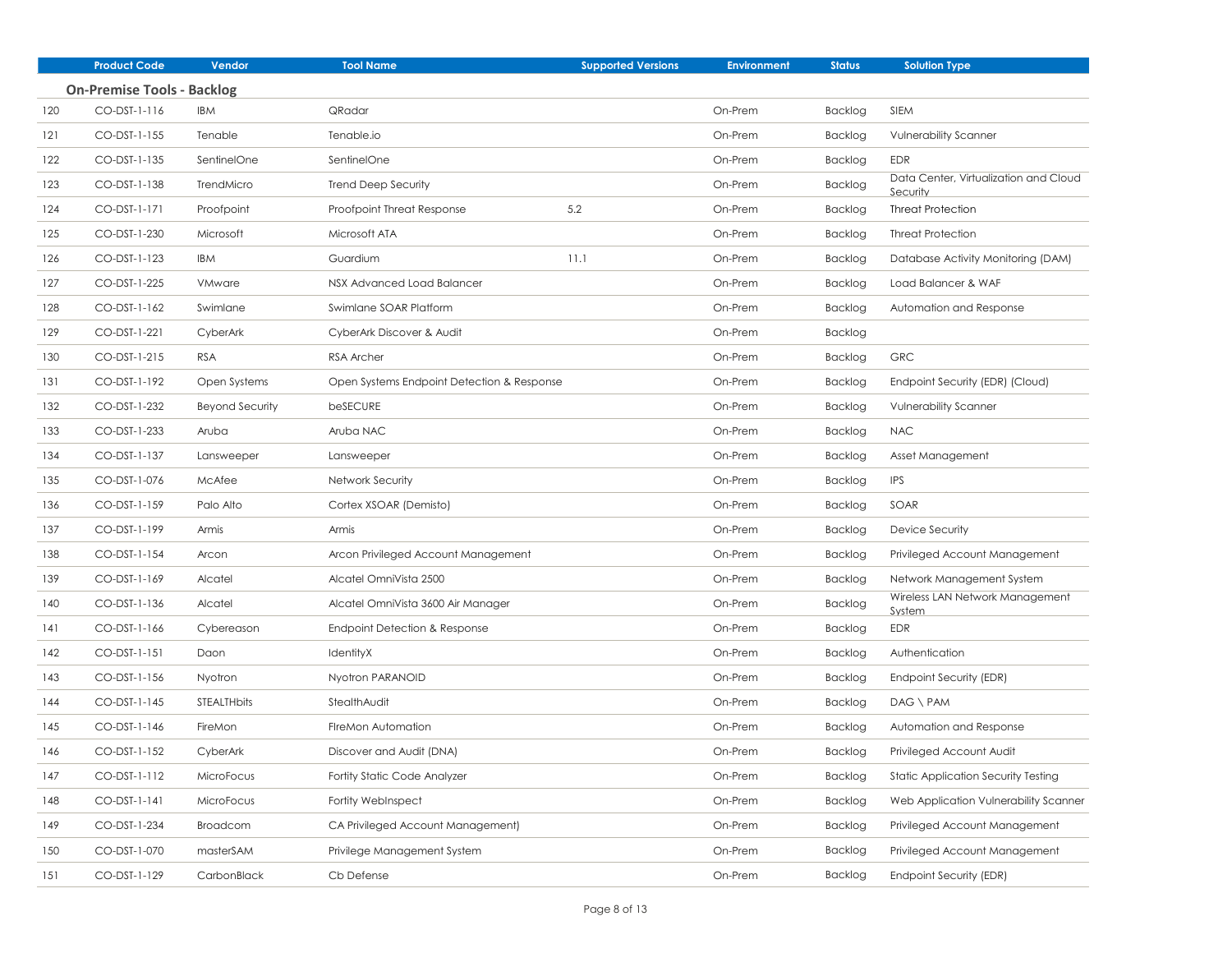|     | <b>Product Code</b> | Vendor            | <b>Tool Name</b>                           | <b>Supported Versions</b> | <b>Environment</b> | <b>Status</b>  | <b>Solution Type</b>                            |
|-----|---------------------|-------------------|--------------------------------------------|---------------------------|--------------------|----------------|-------------------------------------------------|
| 152 | CO-DST-1-142        | CarbonBlack       | Cb Protection                              |                           | On-Prem            | Backlog        | <b>Application Control</b>                      |
| 153 | CO-DST-1-143        | Solarwinds        | Orion                                      |                           | On-Prem            | Backlog        | IT & Network Monitoring                         |
| 154 | CO-DST-1-094        | Checkmarx         | <b>Static Application Security Testing</b> |                           | On-Prem            | Backlog        | Web Application Vulnerability Scanner           |
| 155 | CO-DST-1-144        | NetApp            | <b>ONTAP Data Management</b>               |                           | On-Prem            | Backlog        | Storage & Data Management                       |
| 156 | CO-DST-1-150        | Opswat            | MetaDefender                               |                           | On-Prem            | Backlog        | File Scanning (Server, Email, Portal<br>Media)  |
| 157 | CO-DST-1-059        | Opswat            | <b>MetaAccess</b>                          |                           | On-Prem            | Backlog        | <b>Endpoint Security</b>                        |
| 158 | CO-DST-1-114        | EndpointProtector | <b>Enterprise Data Loss Prevention</b>     |                           | On-Prem            | Backlog        | DLP (Data Leak Prevention)                      |
| 159 | CO-DST-1-072        | Forcepoint        | Forcepoint Cloud Email                     |                           | On-Prem            | Backlog        | Cloud Email Security                            |
| 160 | CO-DST-1-139        | MicroFocus        | ArcSight ESM                               |                           | On-Prem            | Backlog        | <b>SIEM</b>                                     |
| 161 | CO-DST-1-118        | Illumio           | Adaptive Security Platform (ASP)           |                           | On-Prem            | Backlog        |                                                 |
| 162 | CO-DST-1-126        | Jamf              | Jamf Pro                                   |                           | On-Prem            | Backlog        | Apple Management                                |
| 163 | CO-DST-1-111        | Securonix         | <b>Next-Generation SIEM</b>                |                           | On-Prem            | <b>Backlog</b> | <b>SIEM</b>                                     |
| 164 | CO-DST-1-078        | Juniper           | Juniper FW                                 |                           | On-Prem            | Backlog        | Firewall                                        |
| 165 | CO-DST-1-140        | Entrust           | Datacard                                   |                           | On-Prem            | Backlog        | Authentication                                  |
| 166 | CO-DST-1-122        | KennaSecurity     | Kenna Security Platform                    |                           | On-Prem            | Backlog        | Risk-Based Vulnerability Management             |
| 167 | CO-DST-1-103        | ManageEngine      | Desktop Central                            |                           | On-Prem            | Backlog        | Configuration Management                        |
| 168 | CO-DST-1-074        | McAfee            | Enterprise Security Manager (ESM)          |                           | On-Prem            | Backlog        | <b>SIEM</b>                                     |
| 169 | CO-DST-1-110        | Palo Alto         | Palo Alto Global Protect                   |                           | On-Prem            | Backlog        | Secure Remote Access (SSL-VPN)                  |
| 170 | CO-DST-1-091        | Rapid7            | AppSpider                                  |                           | On-Prem            | Backlog        | Web Application Scanner                         |
| 171 | CO-DST-1-102        | Redhat            | Sattelite                                  |                           | On-Prem            | Backlog        | Infrastructure Mnagement                        |
| 172 | CO-DST-1-061        | SasaSoftware      | Gate Scanner                               |                           | On-Prem            | Backlog        | Threat Detection and Prevention                 |
| 173 | CO-DST-1-062        | SasaSoftware      | Gate Scanner Mail                          |                           | On-Prem            | Backlog        | Secure Mail Gateway                             |
| 174 | CO-DST-1-077        | Skybox            | Skybox Platform                            |                           | On-Prem            | Backlog        | Firewall & Network Devices Security<br>Analysis |
| 175 | CO-DST-1-054        | Symantec          | Web Isolation (Fireglass)                  |                           | On-Prem            | Backlog        | Secure Web Gateway                              |
| 176 | CO-DST-1-046        | Tanium            | <b>Tanium Endpoint Platform</b>            |                           | On-Prem            | Backlog        | <b>Endpoint Security and Management</b>         |
| 177 | CO-DST-1-194        | <b>Thales</b>     | Safenet Trusted Access                     |                           | On-Prem            | Backlog        | Authentication                                  |
| 178 | CO-DST-1-133        | Thales            | Gemalto HSM                                |                           | On-Prem            | Backlog        | Authentication                                  |
| 179 | CO-DST-1-056        | Cofense           | PhishMe                                    |                           | On-Prem            | Backlog        | Security Awareness                              |
| 180 | CO-DST-1-093        | Dell              | One Identity Manager (Quest)               |                           | On-Prem            | Backlog        | IGA (Identity Governance and<br>Administration) |
| 181 | CO-DST-1-075        | Cisco             | Cisco Umbrella                             |                           | On-Prem            | Backlog        | Cloud Security Platform                         |
| 182 | CO-DST-1-124        | Cisco             | AMP                                        |                           | On-Prem            | Backlog        | <b>Endpoint Security</b>                        |
| 183 | CO-DST-1-130        | Cisco             | Meraki                                     |                           | On-Prem            | Backlog        | Next Generation Firewall                        |
| 184 | CO-DST-1-134        | AlienVault\AT&T   | <b>USM Anywhere</b>                        |                           | On-Prem            | Backlog        | Threat Detection and Response                   |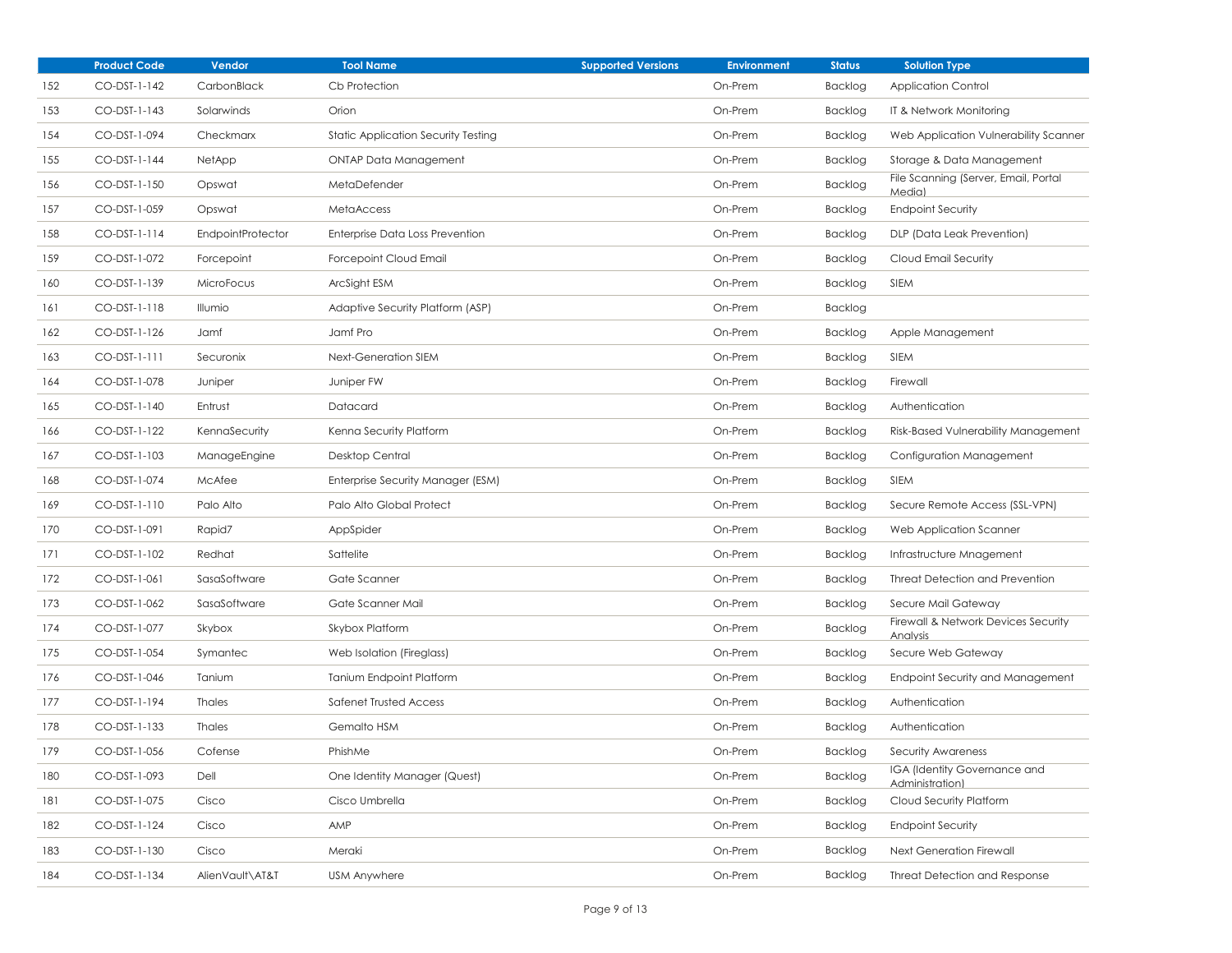|     | <b>Product Code</b> | Vendor          | <b>Tool Name</b>                      | <b>Supported Versions</b> | Environment | <b>Status</b>  | <b>Solution Type</b>               |
|-----|---------------------|-----------------|---------------------------------------|---------------------------|-------------|----------------|------------------------------------|
| 185 | CO-DST-1-174        | BeyondTrust     | Privileged Password Management        |                           | On-Prem     | Backlog        | Privileged Account Management      |
| 186 | CO-DST-1-175        | Centrify        | <b>Privileged Access Service</b>      |                           | On-Prem     | Backlog        | Privileged Account Management      |
| 187 | CO-DST-1-180        | Imprivata       | Multifactor Authentication            |                           | On-Prem     | Backlog        | Authentication                     |
| 188 | CO-DST-1-183        | <b>RSA</b>      | <b>Identity and Access Management</b> |                           | On-Prem     | Backlog        | Authentication                     |
| 189 | CO-DST-1-184        | <b>Tripwire</b> | <b>Tripwire Enterprise</b>            |                           | On-Prem     | <b>Backlog</b> | Configuration Management           |
| 190 | CO-DST-1-185        | <b>Tripwire</b> | Tripwire IP360                        |                           | On-Prem     | Backlog        | <b>Vulnerability Managemnent</b>   |
| 191 | CO-DST-1-176        | Darktrace       | Enterprise Immune System              |                           | On-Prem     | <b>Backlog</b> | Threat Analysis and Protection     |
| 192 | CO-DST-1-178        | Barracuda       | <b>Total Email Protection</b>         |                           | On-Prem     | Backlog        | Secure Mail Gateway                |
| 193 | CO-DST-1-177        | Deep Instinct   | AUTOMATIC THREAT ANALYSIS             |                           | On-Prem     | <b>Backlog</b> | Threat Analysis and Protection     |
| 194 | CO-DST-1-186        | Varonis         | <b>DATADVANTAGE</b>                   |                           | On-Prem     | Backlog        | Data Access Governance             |
| 195 | CO-DST-1-179        | Exabeam         | Security Management Platform          |                           | On-Prem     | Backlog        | <b>SIEM</b>                        |
| 196 | CO-DST-1-226        | Algosec         | Algosec                               |                           | On-Prem     | Backlog        | Network Security Policy Management |
| 197 | CO-DST-1-227        | Wallix          | Wallix PAM                            |                           | On-Prem     | Backlog        | Privileged Access Management       |
| 198 | CO-DST-1-207        | FireEye         | FireEye HX                            |                           | On-Prem     | Backlog        | <b>Endpoint Security</b>           |
| 199 | CO-DST-1-208        | FireEye         | FireEye Email Security Server Edition |                           | On-Prem     | Backlog        | Secure Mail Gateway                |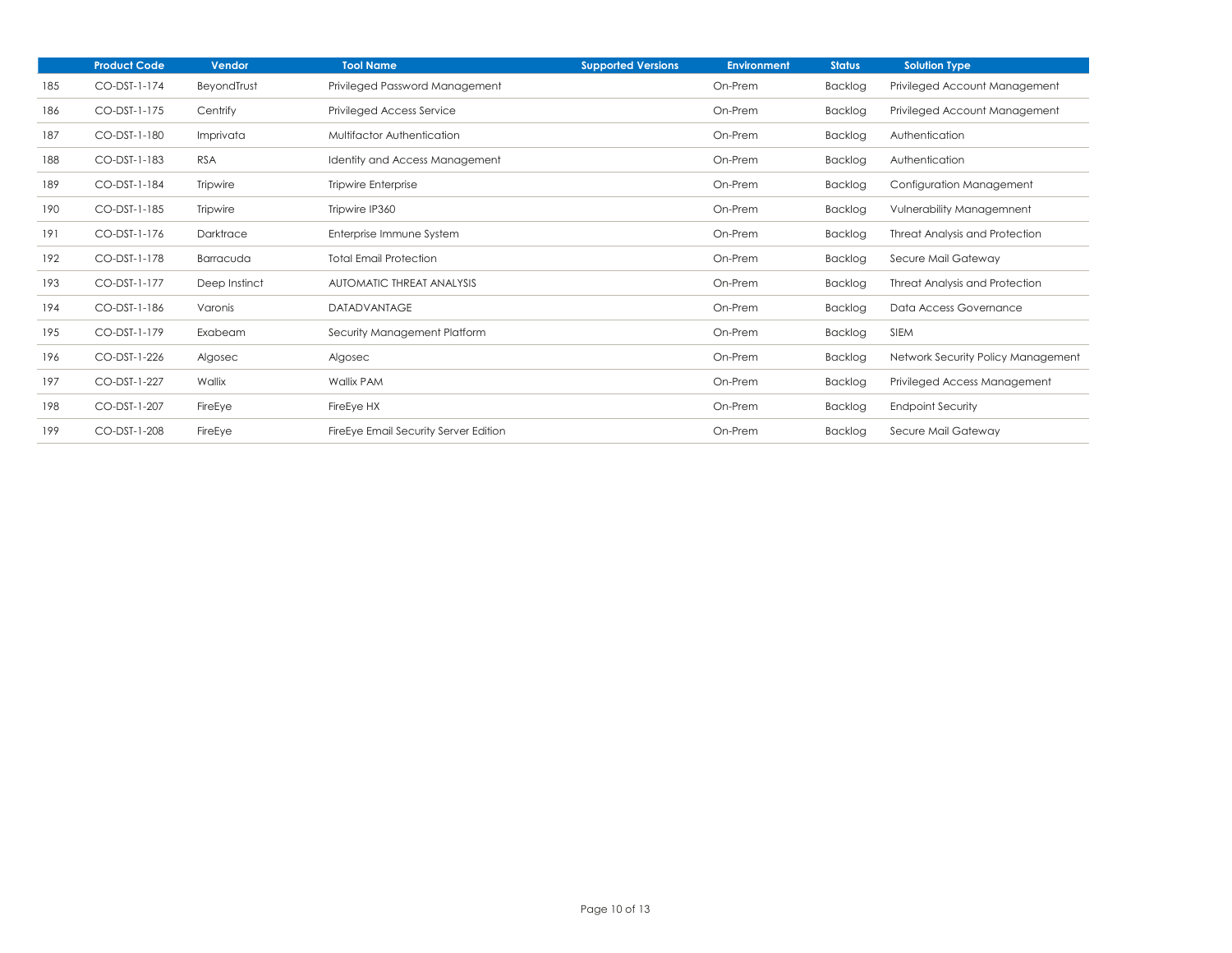|     | <b>Product Code</b> | Vendor                                            | <b>Tool Name</b>                    | <b>Supported Versions</b> | <b>Environment</b> | <b>Status</b>  | <b>Solution Type</b>                                   |
|-----|---------------------|---------------------------------------------------|-------------------------------------|---------------------------|--------------------|----------------|--------------------------------------------------------|
|     |                     | <b>Cloud Apps &amp; Hosted Services - Backlog</b> |                                     |                           |                    |                |                                                        |
| 200 | CO-DST-1-125        | Google                                            | G-Suite                             |                           | Cloud              | Backlog        | Cloud Services                                         |
| 201 | CO-DST-1-197        | Zscaler                                           | Zscaler CASB                        |                           | Cloud              | Backlog        | CASB                                                   |
| 202 | CO-DST-1-222        | KnowBe4                                           | KnowBe4 KMAST                       |                           | Cloud              | Backlog        |                                                        |
| 203 | CO-DST-1-223        | KnowBe4                                           | KnowBe4 PhishER                     |                           | Cloud              | Backlog        |                                                        |
| 204 | CO-DST-1-224        | SAVIYNT                                           | SAVIYNT Enterprise Identity Cloud   |                           | Cloud              | Backlog        |                                                        |
| 205 | CO-DST-1-229        | Zscaler                                           | ZPA (Zscaler Private Access)        |                           | Cloud              | <b>Backlog</b> | Network Access for Private Apps (Secure Remote Access) |
| 206 | CO-DST-1-073        | Infoblox                                          | Infoblox                            |                           | Cloud              | <b>Backlog</b> |                                                        |
| 207 | CO-DST-1-218        | Microsoft                                         | OneDrive                            |                           | Cloud              | Backlog        |                                                        |
| 208 | CO-DST-1-213        | TrendMicro                                        | <b>Trend Vision One</b>             |                           | Cloud              | Backlog        | Endpoint Security - XDR                                |
| 209 | CO-DST-1-217        | ServiceNow                                        | ServiceNow GRC                      |                           | Cloud              | Backlog        | <b>GRC</b>                                             |
| 210 | CO-DST-1-212        | Cynet                                             | Cynet                               |                           | Cloud              | Backlog        | XDR                                                    |
| 211 | CO-DST-1-234        | Fortinet                                          | FortiMail                           | $\overline{7}$            | On-Prem            | <b>Backlog</b> | <b>Email Gateway</b>                                   |
| 212 | CO-DST-1-206        | Check Point                                       | Check Point SandBlast Mobile        |                           | Cloud              | Backlog        | Mobile Security                                        |
| 213 | CO-DST-1-204        | ExtraHop                                          | ExtraHop Reveal(x) 360              |                           | Cloud              | <b>Backlog</b> | NDR(Cloud)                                             |
| 214 | CO-DST-1-163        | Keyfactor                                         | Keyfactor PKI As-a-Service (Cloud)  |                           | Cloud              | Backlog        | SSL Key Management                                     |
| 215 | CO-DST-1-235        | Cymulate                                          | Cymulate                            |                           | Cloud              | <b>Backlog</b> | Continuous Security Validation                         |
| 216 | CO-DST-1-219        | Tessian                                           | Tessian                             |                           | Cloud              | <b>Backlog</b> | <b>Email Gateway</b>                                   |
| 217 | CO-DST-1-231        | Senseon                                           | Senseon Enterprise                  |                           | Cloud              | <b>Backlog</b> | Threat Detection \ EDR                                 |
| 218 | CO-DST-1-202        | Forescout                                         | Forescout CounterACT Cloud          |                           | Cloud              | Backlog        | NAC (Cloud)                                            |
| 219 | CO-DST-1-201        | LogRhythm                                         | LogRhythm Cloud                     |                           | Cloud              | <b>Backlog</b> | SIEM (Cloud)                                           |
| 220 | CO-DST-1-196        | TrendMicro                                        | Trend Apex One Cloud                |                           | Cloud              | <b>Backlog</b> | <b>Endpoint Security</b>                               |
| 221 | CO-DST-1-120        | CyberArk                                          | CyberArk Endpoint Privilege Manager |                           | Cloud              | <b>Backlog</b> | Endpoint Privilege Security (Cloud)                    |
| 222 | CO-DST-1-167        | FortifyData                                       | FortifyData                         |                           | Cloud              | <b>Backlog</b> | Security Ratings                                       |
| 223 | CO-DST-1-172        | Kaseya                                            | Kaseya VSA Cloud                    |                           | Cloud              | <b>Backlog</b> | Endpoint Management (Cloud)                            |
| 224 | CO-DST-1-190        | Atlassian                                         | Jira Service Desk                   |                           | Cloud              | <b>Backlog</b> | Ticketing                                              |
| 225 | CO-DST-1-170        | ServiceNow                                        | ServiceNow APM                      |                           | Cloud              | <b>Backlog</b> | Application Management                                 |
| 226 | CO-DST-1-164        | Zoom                                              | Zoom                                |                           | Cloud              | Backlog        | Video Conferencing                                     |
| 227 | CO-DST-1-127        | Forcepoint                                        | CASB                                |                           | Cloud              | Backlog        | CASB                                                   |
| 228 | CO-DST-1-200        | Palo Alto                                         | Prisma Cloud                        |                           | Cloud              | <b>Backlog</b> | Cloud Security Platform                                |
| 229 | CO-DST-1-115        | Cloudflare                                        | Cloud Web Application Firewall      |                           | Cloud              | Backlog        | WAF (Web Application Firewall)                         |
| 230 | CO-DST-1-107        | Proofpoint                                        | CASB                                |                           | Cloud              | Backlog        | CASB                                                   |
| 231 | CO-DST-1-132        | Salesforce                                        | Salesforce                          |                           | Cloud              | Backlog        | <b>CRM</b>                                             |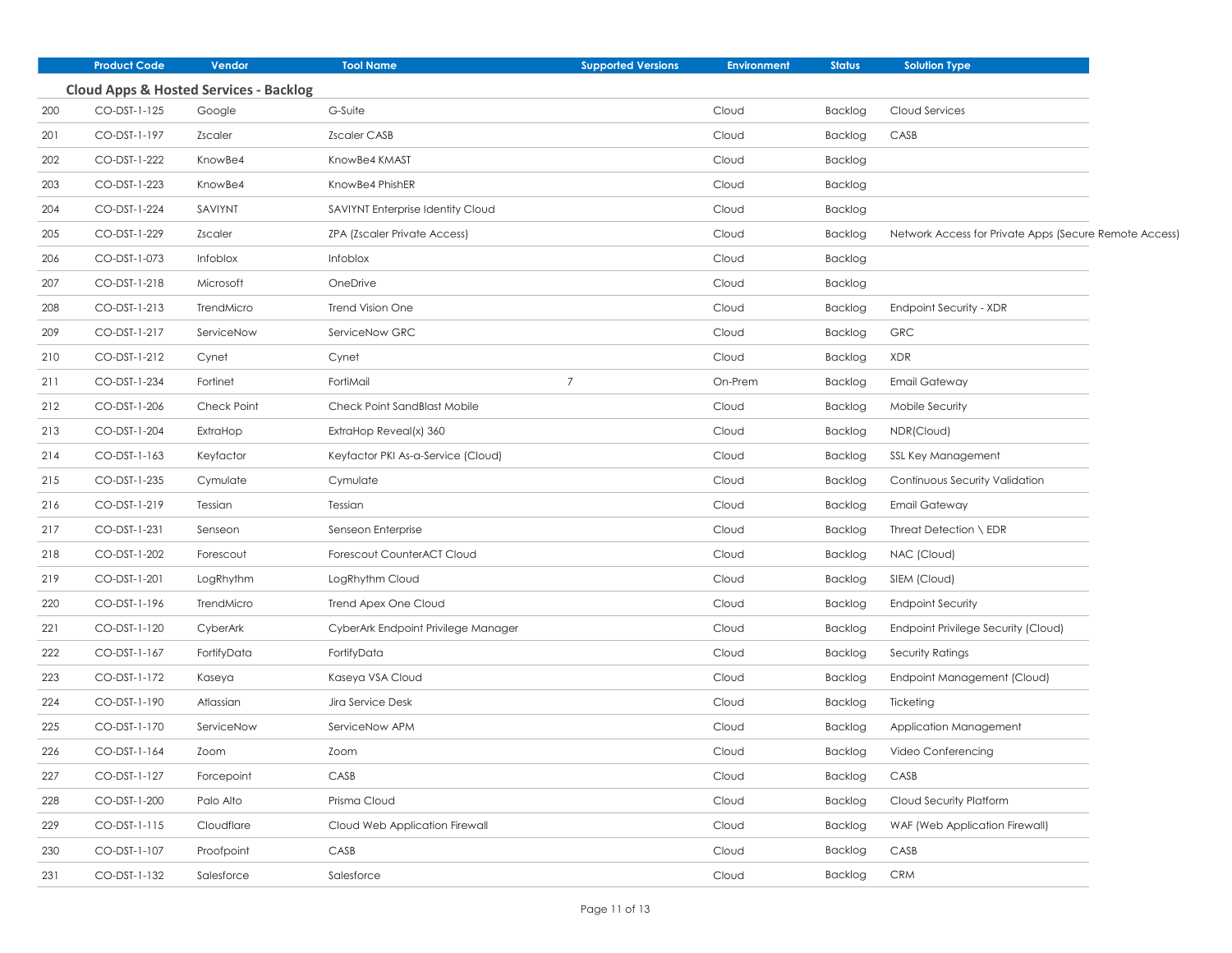|     | <b>Product Code</b> | <b>Vendor</b> | <b>Tool Name</b>                     | <b>Supported Versions</b> | <b>Environment</b> | <b>Status</b> | <b>Solution Type</b>            |
|-----|---------------------|---------------|--------------------------------------|---------------------------|--------------------|---------------|---------------------------------|
| 232 | CO-DST-1-085        | Symantec      | Email Security.cloud                 |                           | Cloud              | Backlog       | Secure Mail Gateway             |
| 233 | CO-DST-1-181        | Lookout       | Mobile Endpoint Security             |                           | Cloud              | Backlog       | <b>MDM</b>                      |
| 234 | CO-DST-1-182        | red canary    | Managed Detection and Response       |                           | Cloud              | Backlog       | MDR (Managed EDR)               |
| 235 | CO-DST-1-173        | A10 Networks  | Cloud Access Proxy                   |                           | Cloud              | Backlog       | SaaS Applications Secure Access |
| 236 | CO-DST-1-209        | FireEye       | FireEye ETP                          |                           | Cloud              | Backlog       | Email Threat Prevention Cloud   |
| 237 | CO-DST-1-210        | FireEye       | FireEye Email Security Cloud Edition |                           | Cloud              | Backlog       | Secure Mail Gateway             |
| 238 | CO-DST-1-211        | SecureEdge    | SecureEdge                           |                           | Cloud              | Backlog       |                                 |
| 239 | CO-DST-1-203        | <b>IBM</b>    | QRadar Cloud                         |                           | Cloud              | Backlog       | SIEM (Cloud)                    |
| 240 | CO-DST-1-216        | Reblaze       | Reblaze WAF                          |                           | Cloud              | Backlog       | <b>WAF</b>                      |
| 241 | CO-DST-1-228        | Infoblocks    | <b>Infoblocks</b>                    |                           | Cloud              | Backlog       | Network Security                |
| 242 | CO-DST-1-187        | Webroot       | <b>BrightCloud</b>                   |                           | Cloud              | Backlog       | Threat Intelligence             |

Date Updated: 29/8/21

Last Product Code CO-DST-1-235

\*Best-Effort Support (Versions that have been declared as End-of-Life\End of Support by the vendors)

\*\*End-of-Life by Cyber Observer